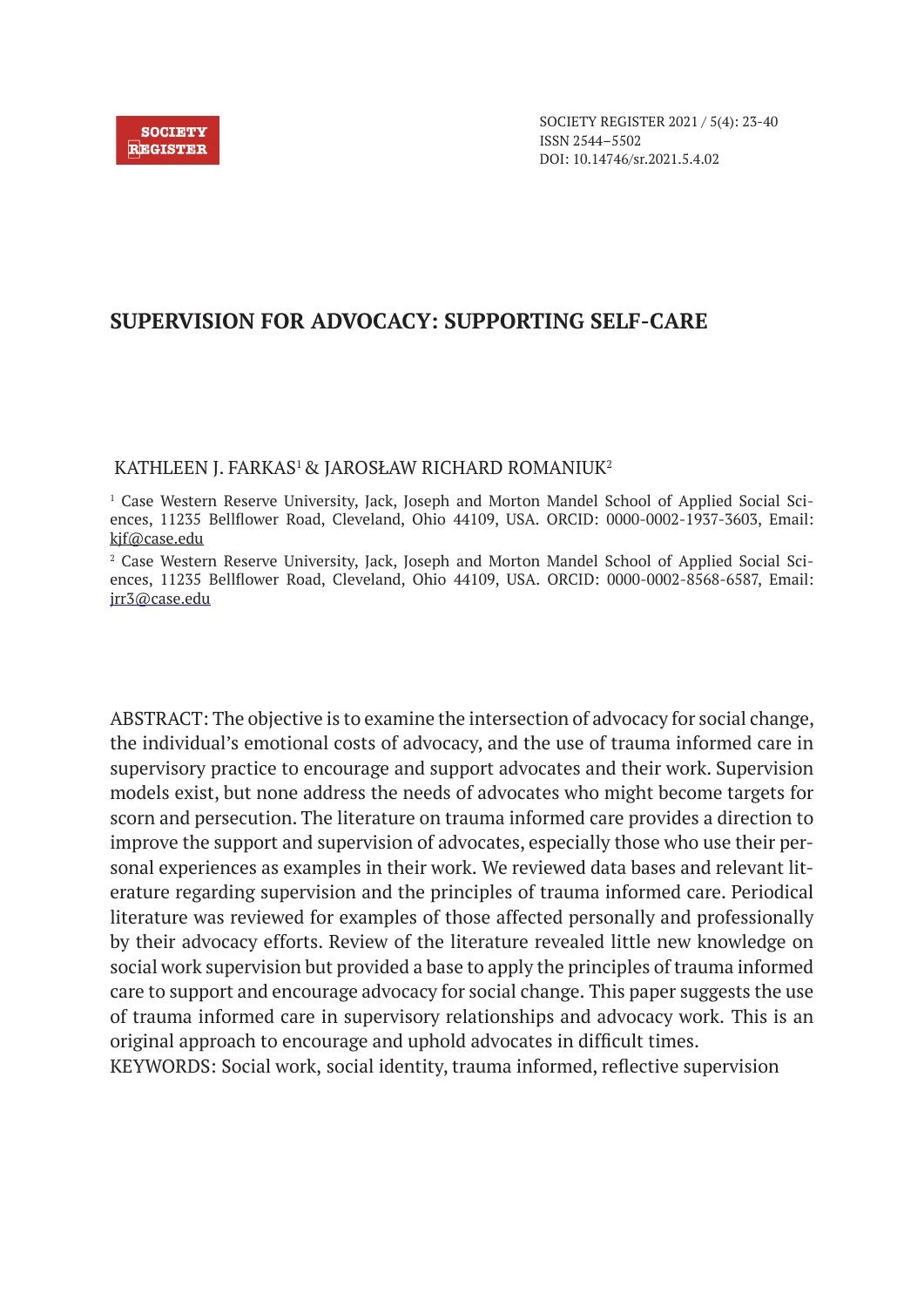### **INTRODUCTION AND OVERVIEW OF SUPERVISION**

The way to begin our topic is to clarify what we mean when we use the term "supervision". Bernard and Goodyear described supervision as an intervention provided by a more senior member of a profession to a more junior one of that same profession (2004). As in intervention, supervision becomes a tool with an established beginning, middle, and end; it can continue over time and can be focused on a set of specific outcomes and indicators. Used as an intervention, supervisory relationships are intentional and can be evaluated using various indicators and outcomes. Supervision takes place at various levels in the United States and involves students in training, young professionals seeking licensure, mid-career professionals, and mature experienced professionals. Supervisors who are entrusted with students and interns are responsible for socializing these trainees into the values and skills of the profession. These supervisors often find themselves serving as gatekeepers for the profession by differentiating between those students who perform well and those who need remedial work prior to graduation. Student supervision can provide professional fulfillment and an outlet for creativity and interests, as well as a feeling of adding to the growth of the profession. Supervisory intervention helps to enhance the skills of emerging practitioners, to ensure provision of high quality service to clients, and to prepare the emerging practitioners for successful licensure. Licensed professionals can then move into a supervisory role as well as participate in peer supervision with senior colleagues. Among licensed professionals, supervision is often more collegial as opposed to having any authority or responsibility for performance. Client outcomes and service quality remain the goals of supervisory practices at any level.

Supervisors play a number of roles within their organizations, among their staff, and within their professions (Bernard & Goodyear 2004). Supervisors are engaged in furthering the goals of the agency as well as improving programs and services. They may be active in advocacy and governance roles in addition to the supervisory tasks with students and interns. There is a tension between the pleasurable aspects of educating and guiding students and junior colleagues and the demands of other supervisory roles. Budgets, resources, deadlines and other demands on a supervisor's time and energy can seriously impinge upon the relationship between the supervisor and the supervisee. There can be less time and fewer resources to spend on supervisory tasks, as inviting as they may be, when additional time and attention are needed to address the needs of emerging professionals. Many of these supervisory demands are associated with the dictates of agencies and bureaucracies, so diverse forms of social work supervision were developed across different countries and social welfare systems (Wonnacott 2011; Grewiński & Skrzypczak 2014). The conflict between conservative (managerial) and critical social work approach is discussed by many authors (see Timor-Shlevin & Benjamin 2021). In addition to an increased role of critical social work and awareness of the role of oppression in today's society, it is clear that traumatic experiences are prevalent among those served (Anda et al. 2006). As a result, special trauma informed care was developed in the past twenty years to meet the needs of those who struggle (SAMHSA 2014). This care is needed by both the clients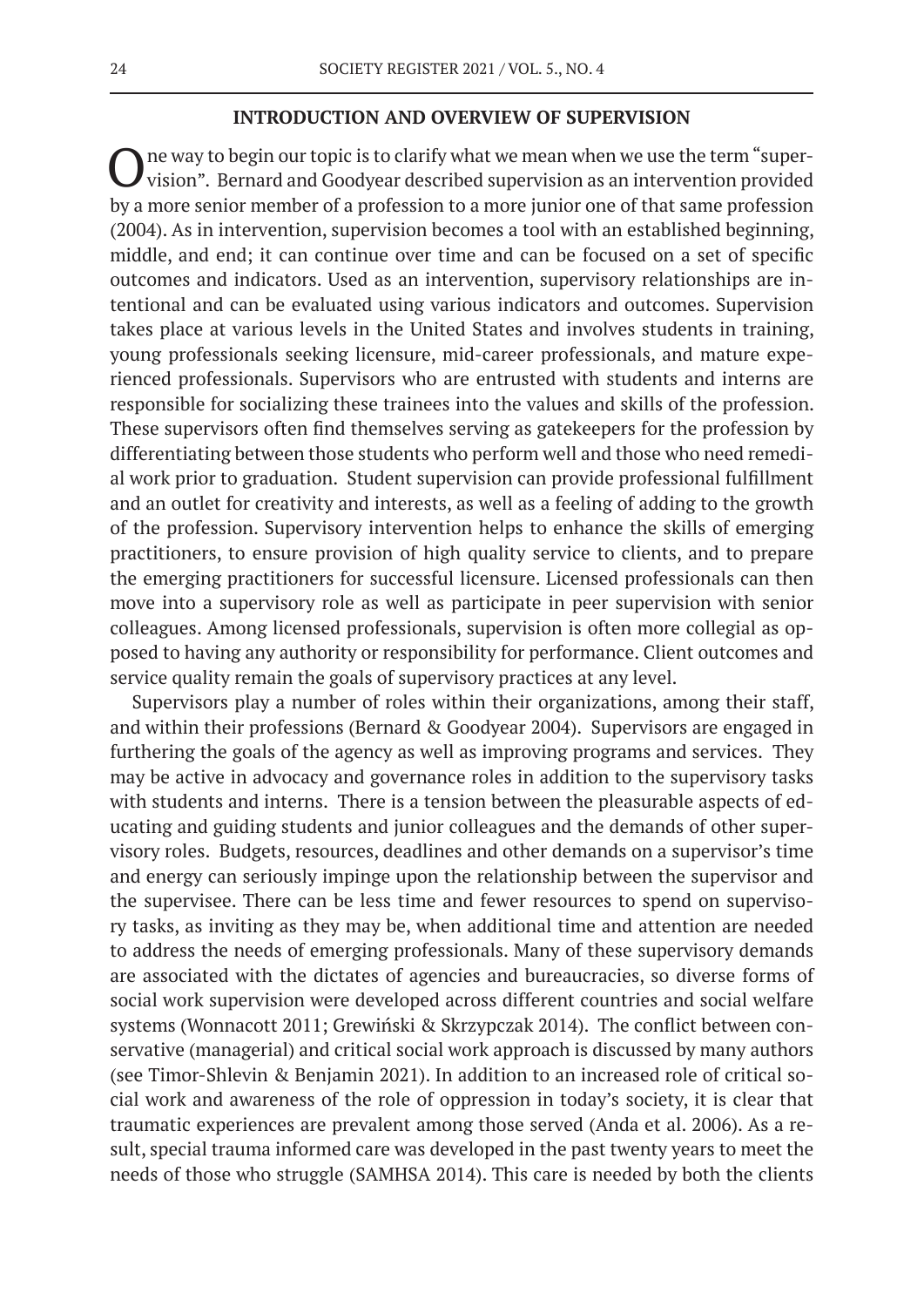who come to us in need and the social workers who serve them.

One of the realities of student and intern supervision is that many full time students from small, homogeneous communities enter the field with little real life experience and limited exposure to cultural diversity. Before introducing these students/interns to the scope of practice, supervisors often must address the need to clarify personal versus professional values and to explain and model the basic principles of professional boundaries and the therapeutic relationship. For those students/interns who have had experience, supervisory tasks include addressing the need to move beyond a model of practice used in a prior agency position and to improve and diversify skills. While supervisory tasks can always create challenges of time and resource management, the impact of the COVID19 pandemic on service systems increased these challenges. Supervisors must constantly balance between their duties to the organization, to their staff and clients, to their profession, and to their students/interns.

In most states in the United States, once a social worker has achieved the master's level license, the law requires annual continuing education. Continuing education classes can help a licensed professional to earn the supervisory designation to their license, which then will require courses in supervisory theory and skills for license renewal. Social work agencies may also offer courses and training in supervisory practices to ensure a high quality of supervision for the agency staff. It is still the norm, however, for supervisors to be "eased" into the role without much formal training or education, other than the model of supervision experienced early in their own training. In contrast, there is specific training in Poland for the role of supervisor, and the function of supervision appears to be more consistent with a specific role designation than it is in the United States (Ministerstwo Rodziny i Polityki Społecznej 2021).

Research on supervision has been growing, but there are limitations given the nature of the topic. For example, research on supervision is conducted in a wide range of settings: business, health care, education, social work, and psychology. While there may be similarities among these supervisory situations, surely there are also differences. Much of the literature is self-report and therefore open to social desirability bias. Correlational designs are common even though the nature of supervision would be amenable to longitudinal designs. Measures tend to be perception/satisfaction ratings instead of objective measures and performance outcomes. In spite of these limitations, research has shown what characteristics are most highly rated among those deemed effective or competent supervisors (Marino 2011). In general, those deemed as effective or competent supervisors actively balance the competing roles: efficient administration; supportive responses to staff; up to date, relevant training and education; and involvement in advocacy and professional goals. Students/trainees highlighted the role modeling they saw in their supervisors, noting their availability and flexibility, openness to new ideas, and ability to demonstrate as well as discuss specific skills. Supervisors were seen as more competent when they offered constructive criticism in the context of a supportive relationship. Worthen and McNeil (1996) found that non-judgmental, validating behaviors enhance a supervisee's experiences. Barnett (2007) discussed the role of a safe environment which provides supervisees the opportunity to openly share ideas, concerns, and fears as well as to take some risks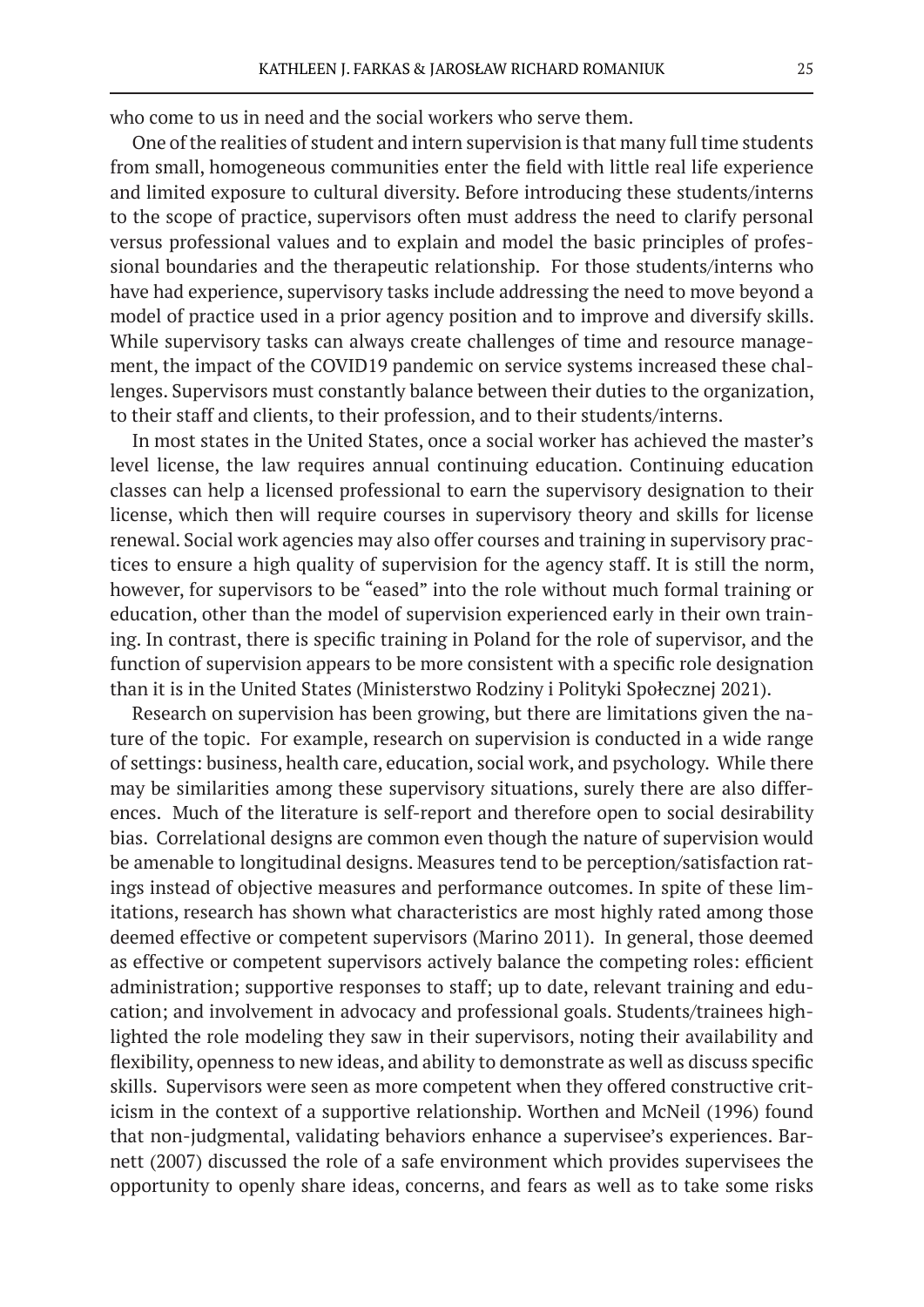and try a new skill. In the words of Lawrence Shulman, competent supervisors are experts in encouraging work while reducing resistance (Sewell 2018).

Of the three basic functions of supervision—administration, education, and support, administration is usually the least favorite and support the most needed (Berger & Quiros 2014, O'Donoghue et al. 2018). These two mentioned functions are often in conflict as it is challenging to support someone who at the same time may need administrative coercion. Very often administrative supervision helps an institution to maintain professional structure and compliance. However, there is an inherent conflict between respecting institutional rules and responding to a changing environment. If the role of a social worker is to be a leader and a change agent, then social workers should study the ever changing needs of their clients and routinely suggest appropriate policy and program modifications. Often, change meets with institutional resistance and requires special leadership skills to make the necessary reforms. The challenges confronting social workers in the twenty-first century make plain the need for changes in how we supervise and support those most critical to providing care (Vito & Schmidt Hanbidge 2021).

Most of the literature concerning social work supervision in advocacy work involves issues that can be discussed during a regular supervisory meeting. During such meetings, a supervisee discusses how the well-being of their clients can be improved by advocacy action at the organizational level or on a more macro level such as city, state, or federal (Glosoff & Durham 2010; Asakura & Maurer 2018). In her work, Mc-Laughlin (2009) mentioned three types of advocacy: instrumental, educational, and practical. In instrumental advocacy the social worker's action is at the level of systems responsible for the policies discussed. Educational advocacy informs others about the social problems that need to be addressed and suggests how these problems can be resolved. Educational advocacy is perhaps the kind that is most visible to the public. In practical advocacy the social worker is personally involved in activities on behalf of their clients.

Advocacy activities may take the form of political engagement including running for office. United States Senator Barbara Mikulski exemplifies this approach (Romaniuk 2013). Another form of political engagement is participation in demonstrations in front of the public and/or government offices or getting involved in different street protests and marches. Interestingly, most of the research papers concerning political engagement are published by specialists in the study of economics, public health, or anthropology. There are not many mentions of the supervisors of social workers engaged in political advocacy or setting an advocacy example for supervisees through political engagement.

### **THE IMPORTANCE OF SELF-CARE IN SOCIAL WORK PRACTICE**

The COVID-19 pandemic ushered in a renewed focus on self-care for social workers. In response to the pandemic stressors, the National Association of Social Workers revised the professional code of ethics to include explicit language on the role of selfcare in ethical practice. The purpose of the code of ethics was amended in 2021 to read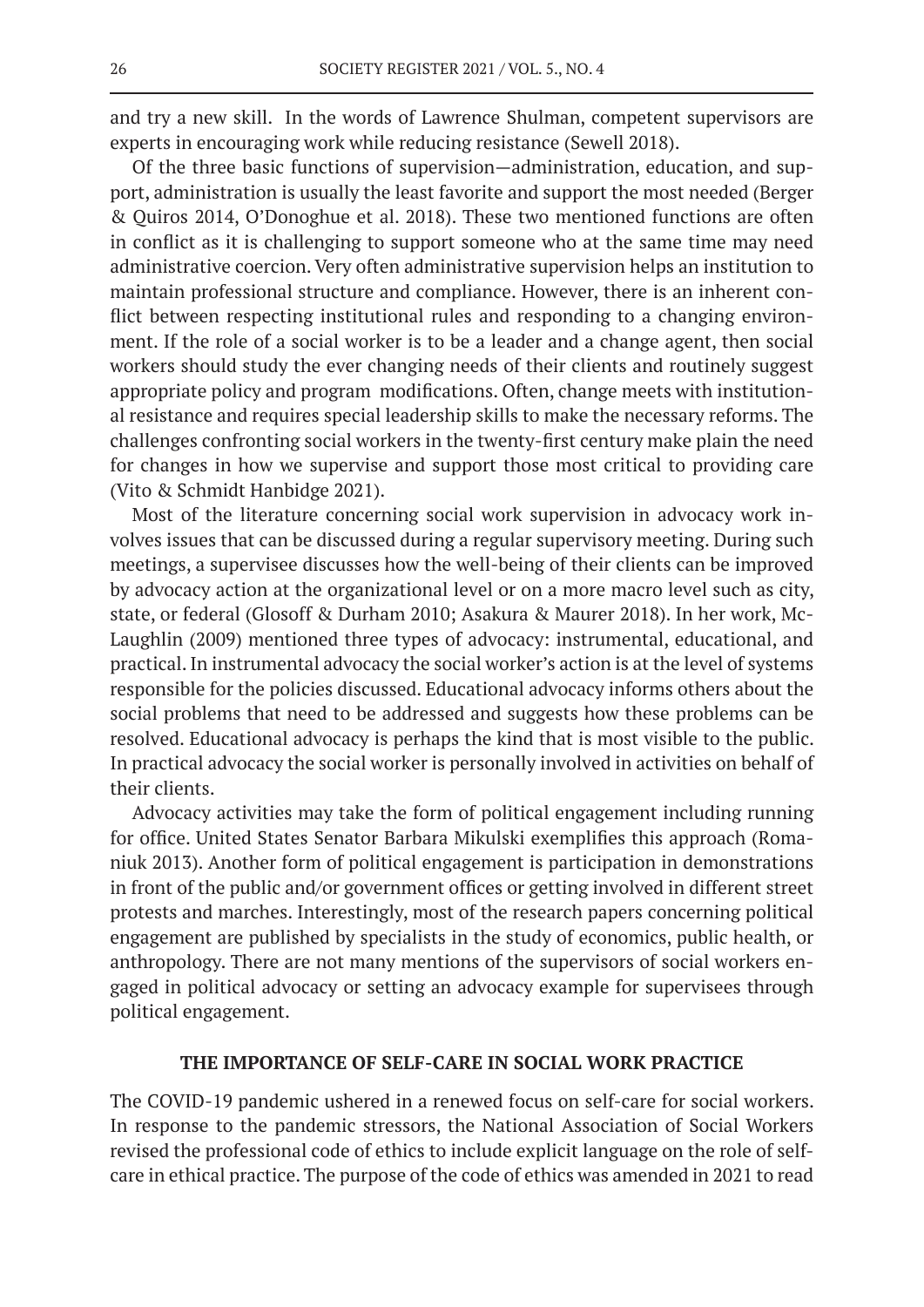as follows:

Professional self-care is paramount for competent and ethical social work practice. Professional demands, challenging workplace climates, and exposure to trauma warrant that social workers maintain personal and professional health, safety, and integrity. Social work organizations, agencies, and educational institutions are encouraged to promote organizational policies, practices, and materials to support social workers' self-care. (NASW 2021)

The presence of self-care in the professional code of ethics elevates the concept to a value and principle of social work practice, much more than a recommendation or suggestion for practice. All social workers should now employ self-care strategies in both their professional practice as well as in the personal lives in all practice settings and all scopes of practice. The elevation of self-care logically is extended into the arena of supervision and foreshadows the use of reflective approaches for the supervisor to value and to model as well as to teach self-care to students and staff members.

Many authors concerned with the well-being of professionals who deal with social justice issues stress the importance of empathy in mental health services. It is important to be able to use compassion while advocating for vulnerable and marginalized populations. An especially interesting method of building emotional resiliency and empathy for clients is the method of Schwartz Rounds (Farr & Barker 2017). This method refers to a special meeting of professionals who meet to discuss emotional, social and personal issues associated with client care. This intentional inclusion of emotional and personal issues can increase the amount of support offered to all involved in difficult care situations. Trauma-informed care is a logical next step in the discussion of the significance of self-care in social work practice (Knight 2013).

### **TRAUMA INFORMED PRACTICE (TIC)**

Anda and coworkers (2006) found that among people who struggle with physical and mental health problems, there is a significant number who experienced traumatic events as children. Often, they first report health problems many years after the trauma experience, so the link between trauma and health impacts was overlooked. The studies that followed on the neurobiology of trauma and chronic stress in childhood confirmed a causal relationship between traumatic events and health problems later in life. The prevalence of adverse childhood experiences (ACE) created a new approach to health care in general. The subsequent studies showed that the number (score) of ACEs in someone's life can be a risk factor in developing different physical and mental health disorders. These results prompted a new approach in health care to create medical services that are informed by our knowledge of trauma. One of the primary attributes of this approach is to avoid re-traumatization while seeking help. Another central attribute of a trauma-informed approach is that all medical personnel must be trained in the effects of trauma on well-being. The physical structure, as well, has to be safe and accommodating of patients who may struggle from different forms of trauma (SAMHSA 2014).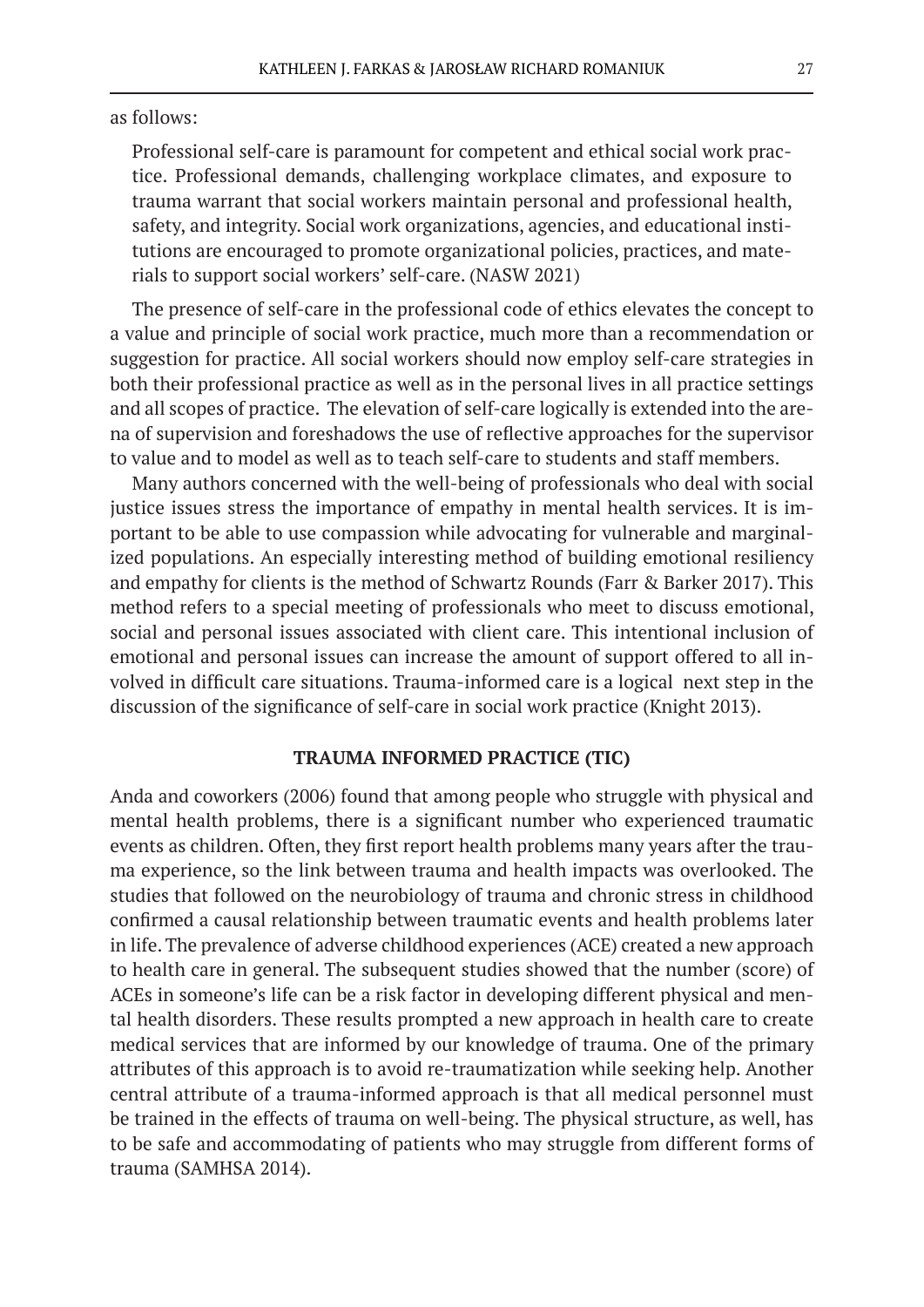According to SAMHSA (2014), there are six guiding principles of trauma informed care (TIC): safety; trustworthiness and transparency; peer support and mutual selfhelp; collaboration and mutuality; empowerment voice and choice; and cultural, historical, and gender issues. Although the goal of creating a trauma informed approach to health care is well documented, it is still more an idea than established practice in many service settings (Sweeney & Taggart 2018).

### **REFLECTIVE AND TRAUMA INFORMED PRACTICE**

In general, during traumatic events people lose control over their choices or bodies. For people who were traumatized, any inequality of power may create conditions that could be re-traumatizing. This is why social workers need to know the characteristics of their client populations and why their supervisors have to be knowledgeable about the possibility of a history of trauma among both clients and supervisees. In a hierarchical institution, where a supervisor has control over the career of a supervisee, the inequality of power is inherent to the system. In trauma informed practice the goal is the collaboration with each staff member having equal power. In supervision, with the administrative role of a supervisor, such equality is difficult to achieve (Hair 2015; Berger et al. 2018). However, there are ways to accomplish a greater degree of equality. For example, a supervisor may suggest completing a certain assignment by supervisees and discussing with them how they approach and carry on the project. They can use their roles as educators and supporters, encourage critical thinking, and facilitate an introspective approach through asking questions instead of offering solutions to problems. This method is well known as reflective practice and is especially recommended when there is a need to learn about the problem that practitioner encounters (Cameron 2009, Grewiński & Skrzypczak 2014). In reflective supervision, usually both the supervisor and supervisee can reflect on their part of the relationship. Instead of giving a lecture, the supervisor may ask questions and discuss the supervisee's ideas, while underscoring observed strengths and skills of supervisee (Kinman & Grant 2017; Varghese et al. 2018).

There are significant similarities between the model of reflective supervision and trauma informed supervision. Years of practice in the fields of child welfare, children's mental health, and education led to the development of reflective supervision meant to educate practitioners on how to develop an effective relationship with parents and children (Perkowska-Klejman 2012). Instead of a hierarchical, one-way affiliation between supervisor and supervisee, it was established that a more egalitarian, two-way relationship better served those who work with families and children. The goal of this relationship was to model an open and trusting relationship between a practitioner and a client. A core function of their supervisory alliance was a reflective inquiry of practitioner performance. Using questions concerning both objective case presentation (what happened) and subjective practitioner feelings and believes (reactions vs. educated responses), the supervisor and supervisee can create safe space to learn and discuss the best intervention in a client's life. Years of this application of reflective supervision allowed for the development of evidence based practices that can be used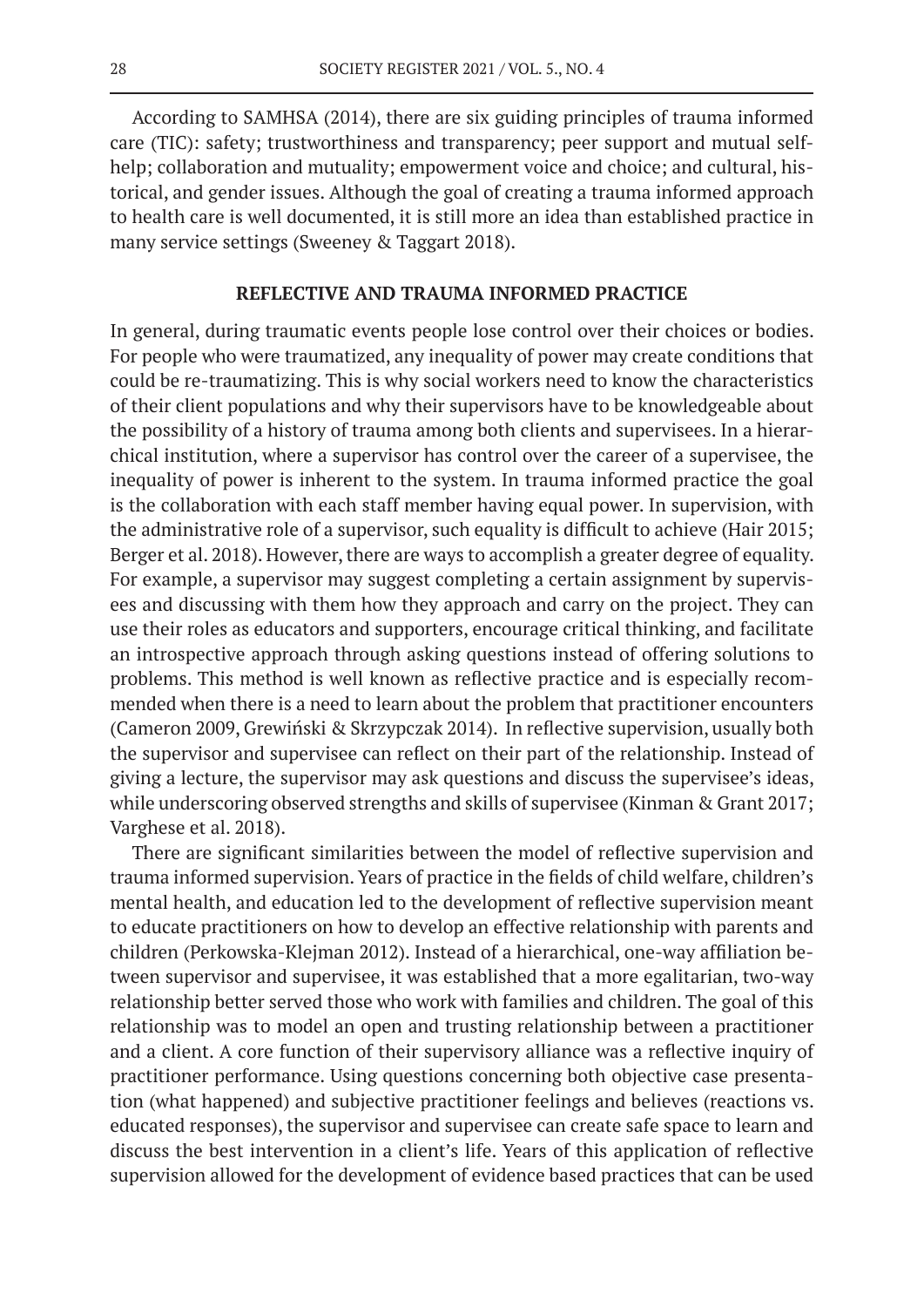in a much more recent model of trauma informed care. There are many resources to learn how to apply the best practice guidance for the reflective supervision. For example, the program Multiplying Connections created by the Health Federation of Philadelphia (2018) is often cited as a resource for building reflective and trauma informed supervision.

Trauma informed care seemingly adopted reflective supervision as the method of communication between supervisor and supervisee (Varghese et al. 2018; Romaniuk 2021). In 2017, Rankine from the University of Auckland presented a theoretical model for reflective supervision pointing out four different layers of practice: individual, organizational, relational and socio-political, and socio-cultural. Since asking questions is the most important part of this approach, we present examples of inquiry of each of the forth levels based on Rankine's work. At level one representing practitioners, the supervisor can ask how their cultural background may affect how they present the case report. How does the information they have learned correspond with their professional role? Can they see the situation differently, and how might this affect their actions? At level two, the organizational level, the supervisor may ask how the goals of their organization may affect practitioners' decisions concerning their intervention and with whom from the organization they can collaborate. Through these questions supervisees may recognize what assumptions concerning their employment are taken-for-granted and how to challenge them if necessary. On the third relational level, practitioners analyze their relationship with a supervisor as it serves as a base for any other relationships within their profession. They analyze their value system and their abilities to be open, honest, and empathetic. The practitioner is guided to recognize the system of power and control to be able to acknowledge that some people use their privileges at work whereas others are silenced because of their group vulnerability. The understanding of the role of power in organizational hierarchy may help in a search for equity and justice for both employees and the people that are served. Developing sensitivity in recognizing the role of power and privilege in social organizations is especially useful at the fourth level of practice, socio-political and socio-cultural context. Working with different populations of people with diverse socio-cultural backgrounds requires professional humility and an openness to experience different conditions of human existence. A supervisor may ask questions concerning the dominant culture and the messages that people receive from those in power. Practitioners may have to critically question their own beliefs and values concerning other people's needs and problems.

In the constantly changing environment of social work practice, it is difficult to apply well-established techniques and methods to serve people in need. Sometimes, the needs presented are separate from the real source of the problem. This is especially true in helping people with generational poverty, trauma, and oppression. For example, they may reveal problems with parenting or a marriage while the source of the problem may extend to the specifics of the underserved community that they came from. Reflective practice, as designed in 1983 by Donald A. Schön (see Cameron 2009), is a technique of learning about the needs of people that can be poorly recognized by social science professionals. There might be different reasons for insufficient knowl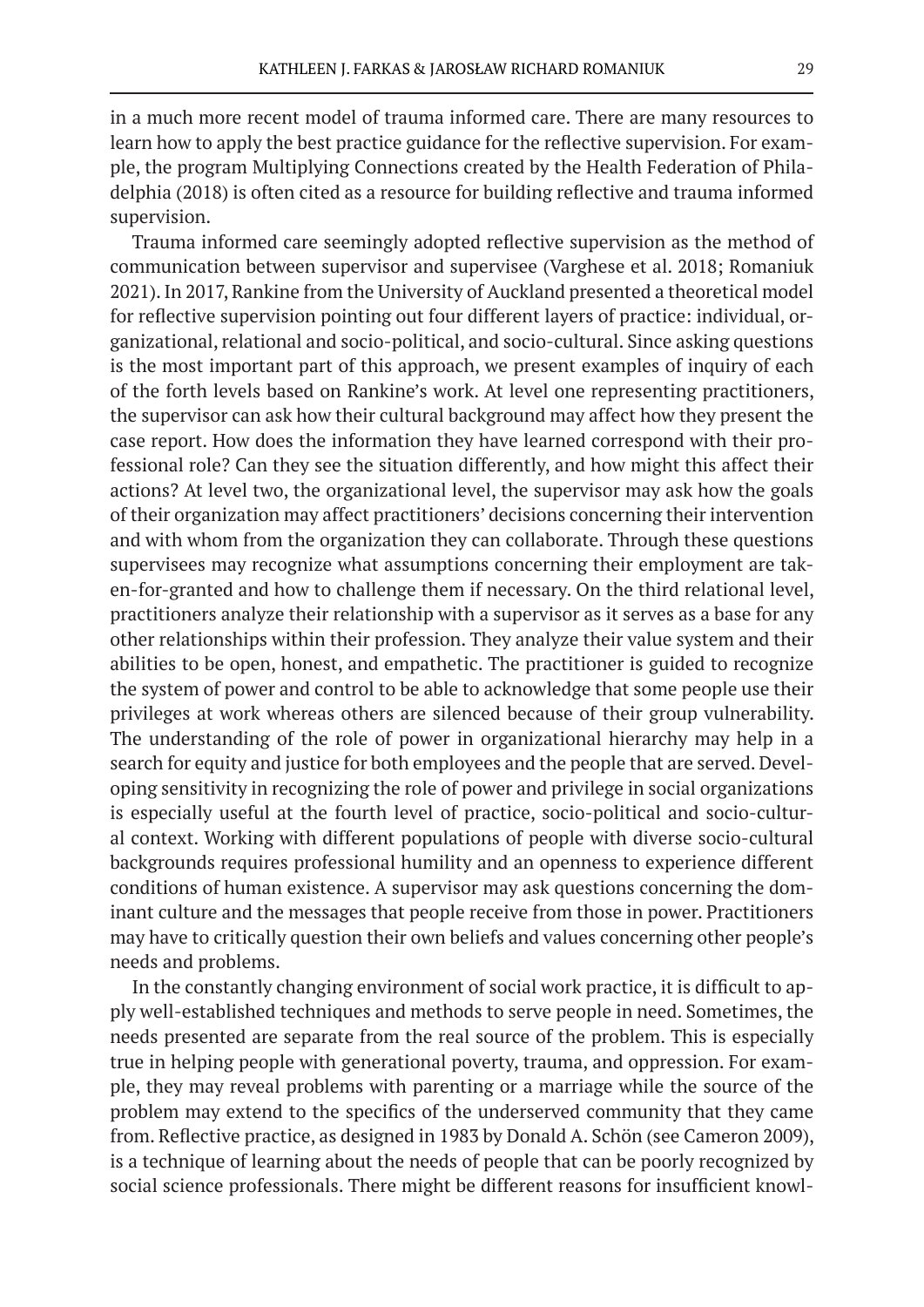edge: the social problems may be new or they may be the result of recent political and economic changes. What practitioners are subjected to might be related to unknown historical, cultural, and social conditions to which their clients have been exposed. Through the method of "reflecting in and on practice", a professional may gain new information. The technique of critical inquiry is helpful with the new approach of trauma informed care especially when the presenting problem is often separated from its real cause.

### **TRAUMA INFORMED SUPERVISION**

Trauma informed care is not trauma therapy. It is an approach that is sensitive to the history of trauma in peoples' lives. Very often people who are looking for help do not want to address their history of trauma; rather, they want to talk about recent events in their lives. Only trained professionals may connect present difficulties with past history. This is why it is advised to ask for any possible events in the client's life that happened before the present difficulties to evaluate the possible triggers of current emotions and behaviors. There are different mental health problems that can be evoked by trauma. They are often related to low self-esteem and can lead to self-harming behaviors such as cutting and alcohol and drug abuse. People who experienced traumatic events in their childhood may develop eating disorders, different forms of somatization, and dissociative identity disorder. Mood and stress-related disorders are common (Knight 2018).

Social workers who work with people who have experienced trauma are exposed to hearing stories that affect their emotional well-being and may lead to experiencing vicarious trauma, secondary traumatic stress, or compassion fatigue, all of which can lead to burnout. These three different phenomena may have detrimental effects on a social worker's ability to thrive. The role of the supervisor is to observe any risk factors that may lead to those effects of trauma and recognize when a social worker may already be manifesting symptoms. Both forms of indirect trauma such as vicarious trauma and secondary traumatic stress have similar symptoms to post-traumatic stress disorder (PTSD). In the case of compassion fatigue, the clinician develops difficulties empathizing with the client, especially if there are problems with communication during therapy. To be better prepared to work with trauma survivors, social workers and other professionals need to practice self-care and build their own resiliency (Knight 2013; Butler et al. 2017; Kinman & Grant 2017).

It has been recognized that when an institution follows the guidance of TIC, it reduces the manifestation of indirect trauma among professionals. One of the methods to introduce a TIC approach to the present system is to extend the TIC principles to the supervision of social workers and other professionals (Romaniuk & Farkas 2021). Supervisors play a significant role in the implementation of TIC principles in their work with supervisees. As educators, they are able to explain the impact of trauma in a client's life and connect today's problems (such as addiction or homelessness) with the history of trauma. Supervisors may, in some instances, recognize the impact of previous trauma among staff. A supervisor may notice a pattern of avoidance on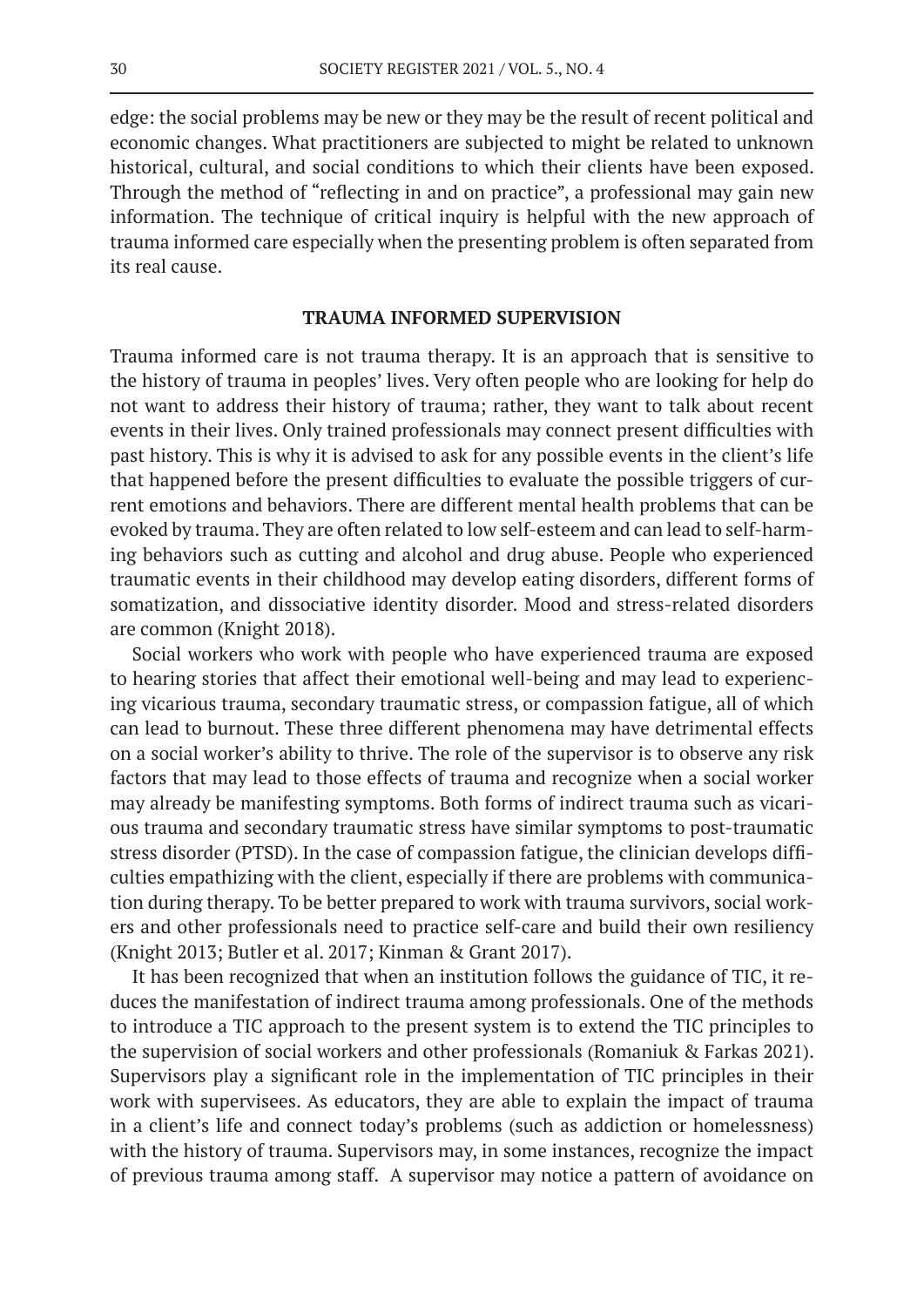certain topics and then bring awareness to such issues through reflective discussion (Knight 2018). Reflective practice recognizes that a history of traumatic experience may affect the willingness of "using of self" in supervision (Ferguson 2018). A trusting and egalitarian supervisor-supervisee relationship in TIC may lead to less avoidance of reflection on difficult experiences.

A supportive relationship with a supervisor is also a form of self-care (Glassburn at al. 2019). A practitioner may experience stress from several sources, and the cumulating effect in everyday life can be overlooked. Professionals may blame themselves for coping poorly with challenges and push themselves to overcome the obstacles. Reflective supervision may help them recognize the stress they experience and analyze the best interventions to resolve their problems. Knowledge about the role of traumatic experiences in people's lives may help a supervisee to make the connection between present emotions and past stressors. This deep self-analysis will benefit their future work with others as it helps them to develop a better understanding of other people's struggles. Such supervision can lead to acquiring routines of self-reflection and to the recognition of warning signs for stress-related problems. Supervisors are in a role to suggest that a practitioner might include mindfulness techniques and other forms of body-oriented practices as part of self-care (Richards et al. 2010). A supervisor's modeling of self-care and supportive engagement may help a supervisee to avoid negative effects of trauma and, similar to clients' posttraumatic growth; a supervisee may experience "vicarious posttraumatic growth" that manifests in a better appreciation of their professional skills and abilities (Knight 2018).

The six principles of TIC may serve as guidance to any discussion between supervisor and supervisee. For example, the principle of safety underlines the importance of a safe place for open and honest discussion of all aspects of the supervisee's issues related to their work. Supervisees need to feel accepted and understood. The boundaries of the relationship and expectations concerning the relationship should be clear yet flexible (Knight 2018). The principle of trustworthiness and transparency encourages curiosity about the possibility of a supervisee's underlying history of trauma in responding to a client's present problems. The supervisor may bring the context of trauma to their conversations. Cultural, historical, and gender issues cannot be ignored. Social workers may deal with a diverse population of clients, and so they need to learn about the specificity of each group as a part of their cultural education. By the same token, the impact of culture, history and gender issues in the supervisee's and supervisor's lives are important. Some topics, due to the history of racism, sexism, homophobia and other forms of oppression, might be more difficult to bring into open discussion (Berger et al. 2018). However, to be honest and open, transparent, and trustworthy, a supervisor may address how diverse experiences affect the therapeutic relationship. Similarly, if there is a cultural difference between supervisor and supervisee, the differences in identity and cultural background should be discussed and how those differences could affect their relationship. Varghese, Quiros and Berger (2018) suggested using specific tools for culturally competent trauma-informed supervisors. These tools include locating oneself; engaging in dialogue; suspending judgments; identifying biases, and assumptions; and reflection and inquiry. Locating oneself, a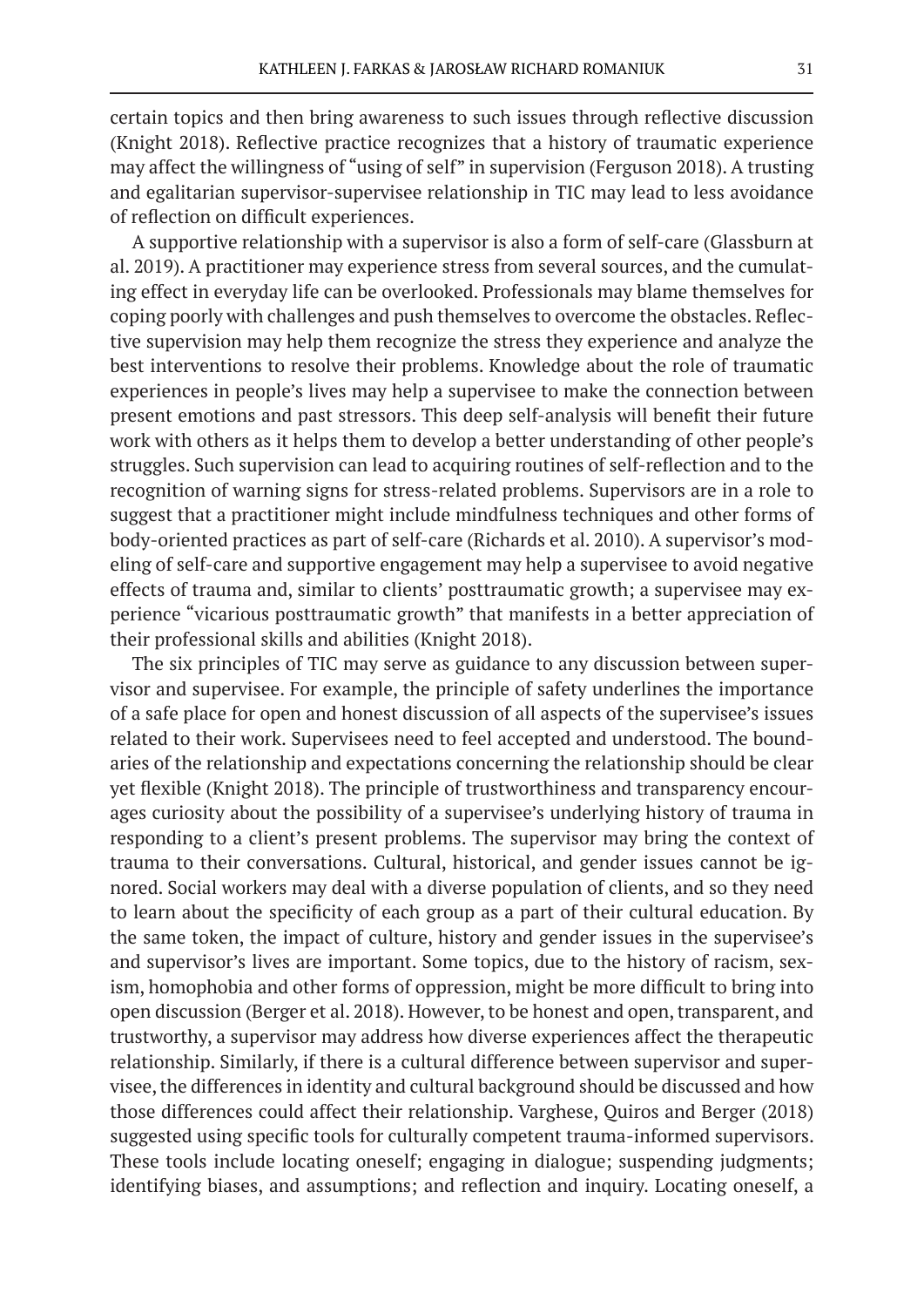self-assessment of one's own social identity, is a process of finding out how one social identity interacts with another person's identity, understanding their historical meaning and biases. Engaging in dialogue means maintaining an open discussion and sharing feelings and opinions; deep listening means listening to others and to your own reactions, your own belief system and gut feelings. Suspension of judgements refers to noticing your own judgement and try to see reality that is not changed by your judgement. Finally, after recognizing biases and assumptions, both people in supervision reflect on the process and what they learned from it to develop more questions relevant to the findings (Varghese et al. 2018). Throughout the entire process, the power imbalance is addressed and minimalized according to principles 3-5 of TIC (Berger et al. 2018).

A good example of the relevance of trauma informed supervision is in addiction treatment. There is a reciprocal cause-effect relationship between trauma and substance abuse: people who experience trauma often develop addiction and people who are under the influence of mind- altering substances exhibit behavior that is prone to traumatic occurrences (Jones & Branco 2020). Due to the complex nature of problems in addiction treatment, the social worker's role is very demanding (Litwa-Janowska 2017). Clients often do not recognize their own progression of disorder; they resist change and do not trust the therapeutic process. Due to challenging work conditions, addiction social workers and counselors obtain the highest number of ethical violations compared to other professionals (Jones & Branco 2020). With the higher stress at work, there is a greater demand for supervision in addiction treatment. While addressing clients' trauma, counselors may develop indirect trauma that should be elaborated on during supervisory sessions. Jones and Branco (2020) gave an example of a case study that can be discussed using the six principles of TIC as guidance. This kind of supervision helps the whole institution to apply TIC rules.

## **ADVOCACY FOR SOCIETAL CHANGES**

One of the core values of social work practice in the United States is social justice; social workers challenge social injustice (McLaughlin 2009). Issues of equity and fairness are salient in today's society. People, in general, and students, in particular, are concerned about social justice and wish to take an anti-oppressive approach to history (Hair 2015; Knight & Borders 2018) and, more importantly, to change how society works. There are social workers who see themselves as peaceful participants in the incremental transformation of a long-established system and others who demand more immediate change through political protests and demonstrations. There is a power struggle between a new and an old social order and a spectrum of views reflecting today's political and social conflicts. A change agent may experience different levels of institutional resistance, from relatively smooth policy debates to violent street confrontations with the police. The requirements of social justice often conflict with the realities of political power. Those who challenge and resist political power may pay a significant price for their beliefs.

Social workers, by nature of their professional values, must understand the effects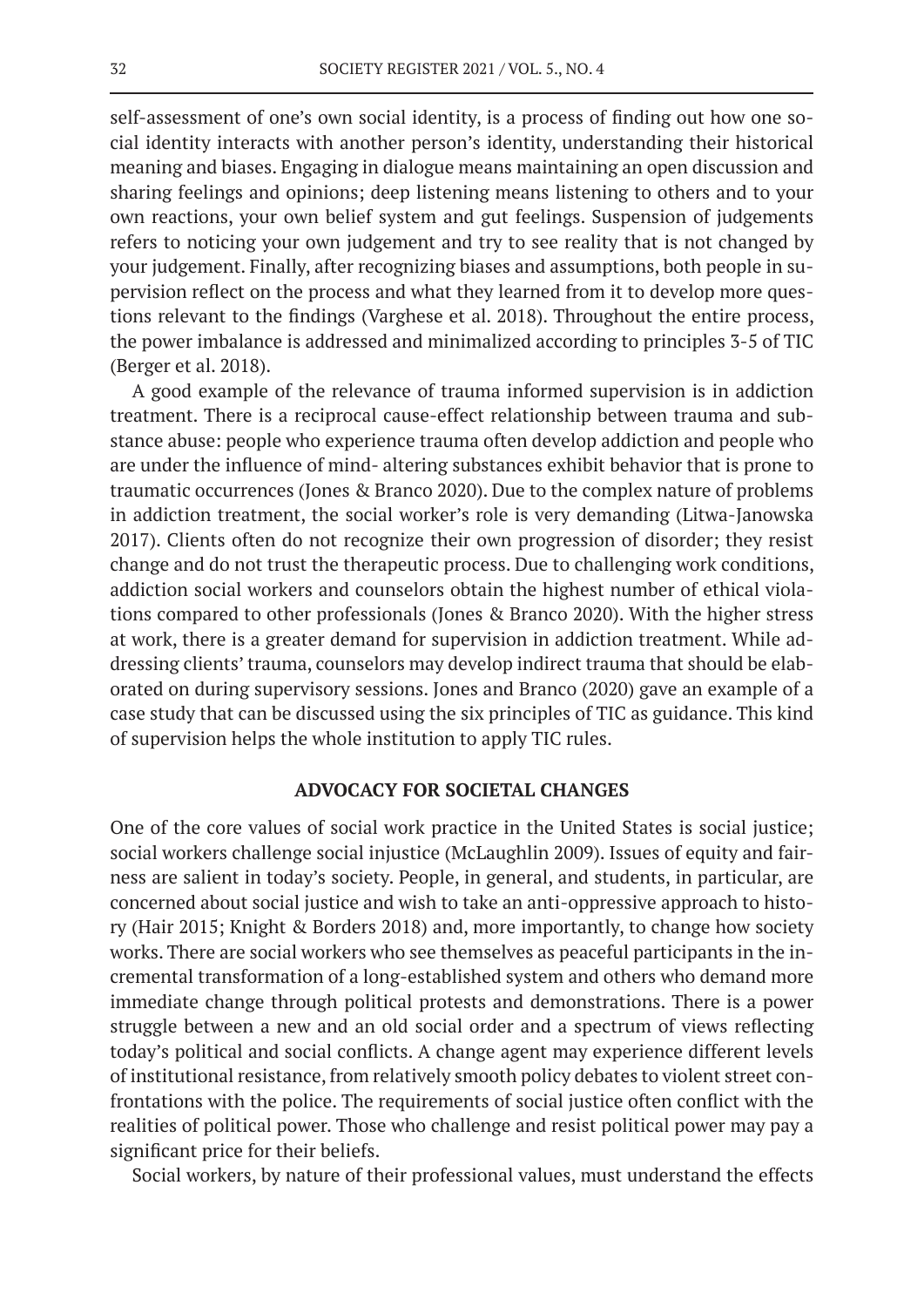of collective injustice in shaping today's society. The history of oppression and transgenerational trauma are topics that social workers cannot avoid (Knight & Borders 2018). If the professional obligation to pursue social justice puts social workers in conflict with the law or otherwise endangers them, then there must be avenues to offer professional support for such situations. By design, the most appropriate support should be offered by social work supervision. However, not many social workers have ever been trained for such a role (Hair 2015). In fact, many organizations would rather train their employees how to follow their policies than motivate them to question their traditions. Social workers who seek to change society and to publicly address inequalities and inequities may suffer traumatic abuse and derision as a result of their advocacy. A greater understanding of the application of trauma-informed principles will help us to develop further guidelines for supervisory skills that will encourage advocacy and increase support to those who take overt, public steps towards social change.

# **SUPERVISION AND EDUCATION OF SOCIAL WORK STUDENTS**

In addition to education, students of social work also need supervision for their practice. They can be exposed to the effects of trauma on peoples' lives during their field placements (Tarshis & Baird 2019) and during classwork at a time when global events create political trauma (Sondel et al. 2018). Tarshis and Baird (2019) presented a good example of field placement supervision in Intimate Partner Violence (IPV) practice. There is a need to teach students how to develop resilience to the experience of indirect trauma while working with clients in an IPV setting and to recognize that trauma my affect them at different environmental levels. To do that, the authors (Tarshis & Baird 2019) used both a TIC approach and ecological framework. In the ecological framework, students learn about the effects of trauma at personal, relational, community, and system levels. On the personal level, students consider their psychological vulnerability to indirect trauma. Depending on the students' past history of trauma, they may have different emotional skills in dealing with clients' history of abuse and suffering. Because of their predispositions, students are advised to self-assess their reactions to the stories they hear of clients' lives. In terms of relationships, students are encouraged to openly discuss their practical experiences with supervisors and to observe how their relationships improve when they are building mutual trust (Knight 2013). The supervisor may address cases of countertransference, when students describe their emotional responses to clients' stories. At the community level, students are trained to work in the environment where people are affected by traumatic events. Supervisors have weekly or bi-weekly meetings with students to assure that students have the necessary support in their practice. They empower students to exercise their own voice and choice concerning working with clients. At the systematic level, students participate in a learning process concerning the destigmatizing of trauma survivors individually and organizationally. They are educated about the role of racism, sexism, and different kinds of oppression on people from different social groups and about the transgenerational transmission of trauma. Supervisors may empower stu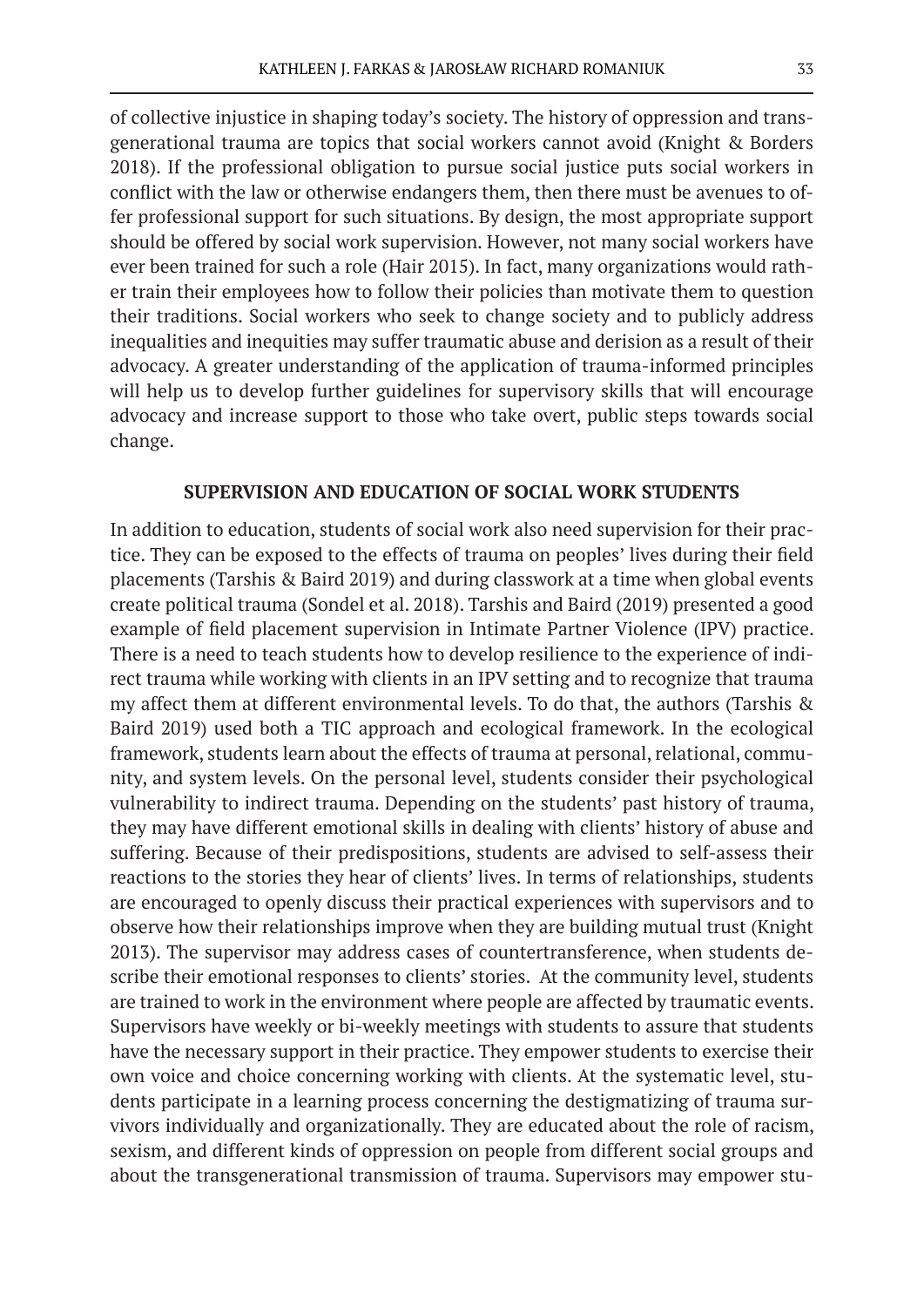dents to be engaged in global events that affect their population of clients or their own community (Mapp et al. 2019; Tarshis & Baird 2019).

Sondel, Baggett and Dunn (2018) discussed how certain global political events may traumatize large populations of people. Students of social work, due to their mission to help those who cannot help themselves, are vulnerable to many forms of political trauma. Taking as an example recent political events in the United States, the authors voiced the opinion that educators cannot minimize or dismiss obvious demonstrations of systemic oppression while teaching young people. Students need to be empowered to question authorities and get involved in civic action to defend their values and their sense of justice and equality. A similar conclusion can be found in the work of Swanson and Szymanski (2020) concerning the #MeToo Movement. They concluded that activism may help survivors of sexual assaults to heal from their traumatic experiences. However, they also emphasized that many activists experience emotionally challenging incidents for which they need support from other people. Successful advocates, who are honest and open about their personal experiences, may find some discomfort when they come up against professional boundaries in supervision. An example from Poland, of an activist and a healer further illustrates the ways in which advocacy can create a stressors and how the principles of trauma informed supervision can be used to support advocates for change.

### **AN ACTIVIST AND A HEALER**

Elżbieta Podleśna (2020) wrote about her experiences of psychological abuse in an article concerning her work in the Center for Theatre Practices "Gardzienice" in Poland. This is a very explicit and heartbreaking description of emotional exploitation that she experienced at a young age for a period of five years. She also described a process of breaking a cycle of abuse and learning how to heal her trauma. She became a wellknown public figure through her activism for human rights. Recently, her advocacy work has been directed against the oppressive politics of the Catholic Church and Polish government toward women and LGBTQ communities in Poland (Holland 2021). Her most recent engagement was in helping refugees on the Polish-Belarussian border, the easternmost border of the European Union (Redakcja 2021). Professionally, she is an addiction and mental health therapist who uses a trauma-informed approach to her work. As an activist, she uses social media to bring public awareness of abuses by the police and right-wing politicians against marginalized groups of citizens.

With her activism, Podleśna exemplifies the power of the six principles of Trauma Informed Care. Since her presence in social media is open to everybody, her adherence to the guidance of TIC is clear. As a therapist she shares with others how she prepares herself and her office for a client's visit. She is concerned about the safety of people who join her in her public activities and talks with them about the possible outcomes of their advocacy actions. On her social media platform she publishes helpline phone numbers, available political supporters, and legal advocates. She informs everybody about her motives and plans of action. She transparently presents her opinions and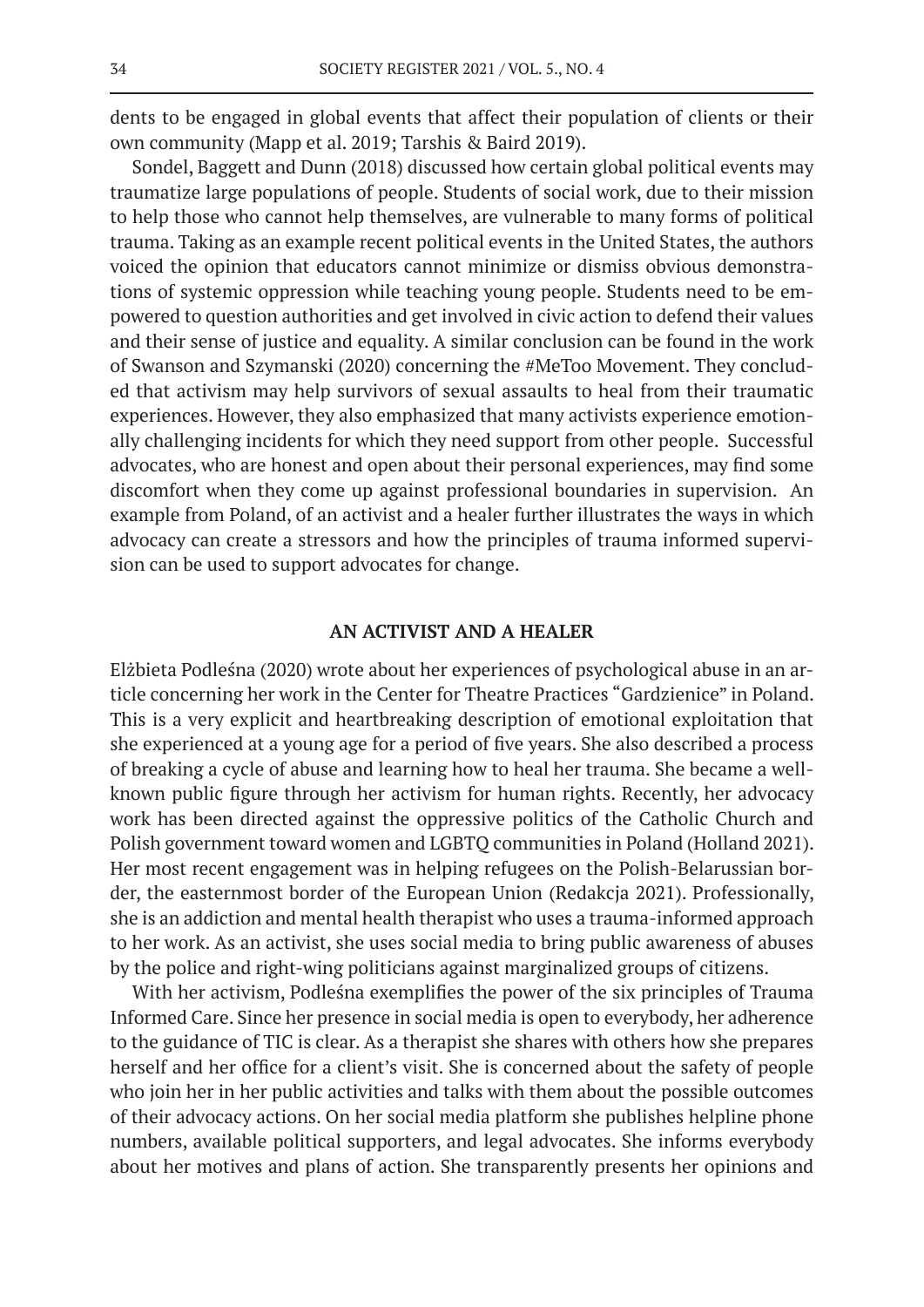her worries and discusses her boundaries. She works collaboratively with other activists, appreciating the help and support of others. She is able to ask for and offer help. She acknowledges and validates other people's efforts in working toward common goals. Podleśna uses social media, radio, press, and television, street demonstrations, and any possible form of communication to verbalize her social and political messages. It seems like there is no power that could limit her freedom of speech. She uses international resources if local resources seem insufficient. Podleśna calls herself a feminist but she also has an awareness that this term means different things for different people. She calls herself leftist, although she criticizes left party leaders for their questionable motives. She criticizes authorities of the Catholic Church, but she has empathy for Catholics; she defends members of all marginalized groups, including the LGBTQ community.

What is especially interesting about the choices of Elżbieta Podleśna is that since she is fully aware that a significant amount of the power of Polish political leaders comes from secrets and lies, she is truthful and transparent in all of her actions. She shares in social media not only her political engagement but also small things that she does as a private person to heal from the abuse she receives from her enemies. And, judging from the last two elections, she still has more political opponents than supporters.

### **CONCLUSION**

Those who choose a career in social work are dedicated to building a better, more equitable society. However, the road to social change is increasingly confrontational and fraught with consequences in the workforce, among family members, and in the general society. Supervisory practices have long supported advocacy efforts but have not been as explicit in listing the possible costs and consequences of taking an advocacy position – especially if this position is about a controversial societal issue. For example, in the United States, individuals who have provided leadership and advocacy for COVID-19 precautions have been threatened and harassed. While advocates, especially political protestors, often faced police action and detainment, few had their families threatened or their homes surrounded by angry mobs as did the head of the public health department in Ohio (Spector 2020). Supervisors, who are invested in social change and advocacy strategies, will do well to use the principles of trauma informed care and trauma informed supervisory practices to work with younger professionals who are eager to be a part of social change strategies. Trauma informed care practices are no longer only for therapeutic practice with clients. They should be introduced as part of supervisory education for those who will train and guide newly emerging professionals who have the enthusiasm, energy, and courage to push for social change.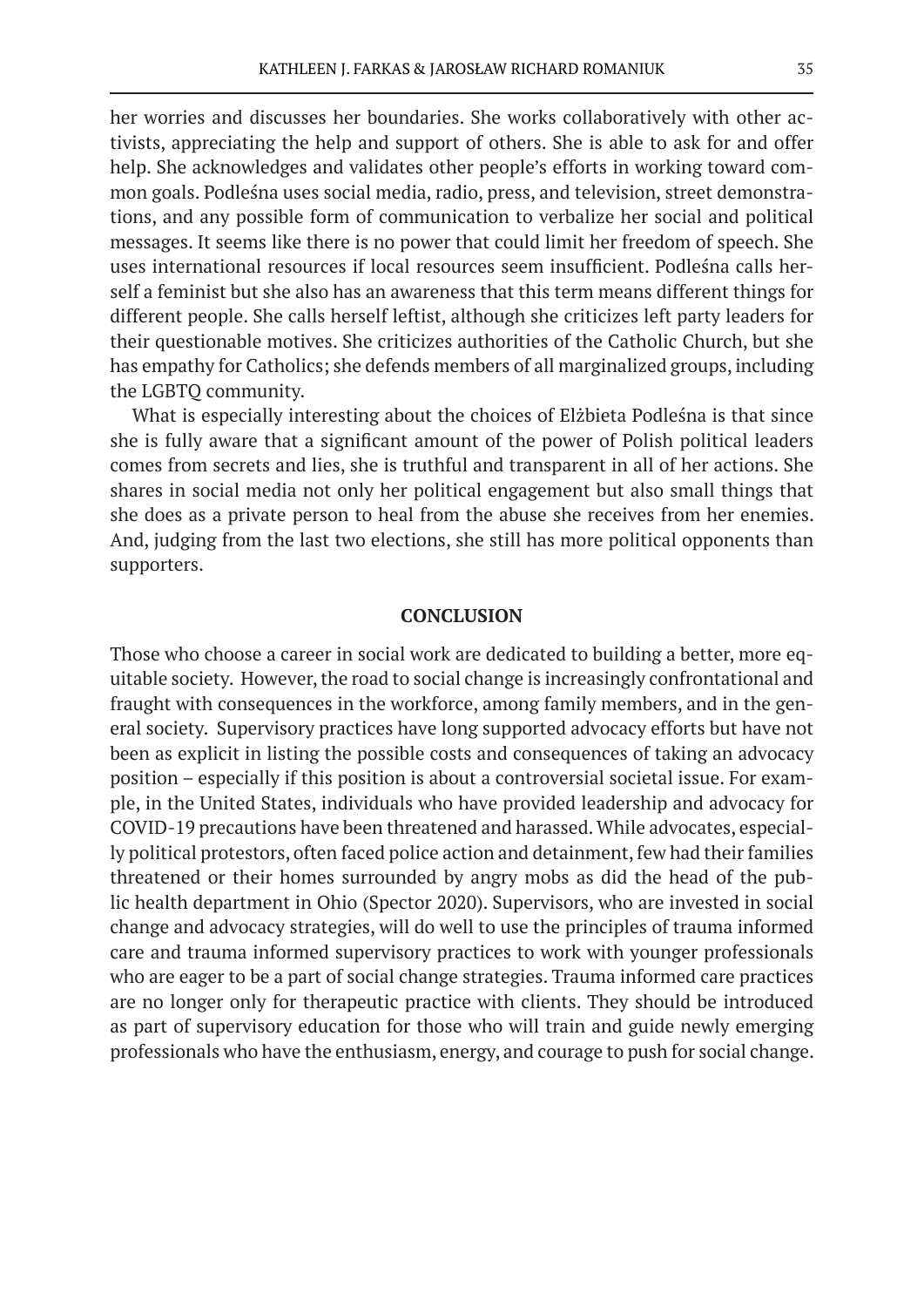**FUNDING:** This research received no external funding.

**CONFLICT OF INTEREST:** The authors declare no conflict of interest.

# **REFERENCES**

- Anda, Robert F., Vincent J. Felitti, J. Douglas Bremner, et al. 2006. "The Enduring Effects of Abuse and Related Adverse Experiences in Childhood. A Convergence of Evidence from Neurobiology and Epidemiology." *European Archives of Psychiatry and Clinical Neuroscience* 256(3):174–186. DOI: 10.1007/s00406-005-0624-4
- Asakura, Kenta & Katherine Maurer. 2018. "Attending to Social Justice in Clinical Social Work: Supervision as a Pedagogical Space." *Clinical Social Work Journal* 46(1/2): 289–297. DOI: 10.1007/s10615-018-0667-4
- Berger, Roni & Laura Quiros. 2014. "Supervision for Trauma-Informed Practice." *Traumatology* 20(4):296–301. DOI:10.1037/h0099835
- Berger, Roni, Laura Quiros, & Jamie R. Benavidez-Hatzis. 2018. "The Intersection of Identities in Supervision for Trauma-Informed Practice: Challenges and Strategies." *The Clinical Supervisor* 37(1):122-141. DOI: 10.1080/07325223.2017.1376299
- Bernard, Janine M. & Rodney K. Goodyear. 2004 *Fundamentals of Clinical Supervision.* Third Edition. Needham Hts. MA: Allyn & Bacon.
- Butler, Lisa D, Janice Carello, & Eugene Maguin. 2017. "Trauma, Stress, and Self-Care in Clinical Training: Predictors of Burnout, Decline in Health Status, Secondary Traumatic Stress Symptoms, and Compassion Satisfaction." *Psychological Trauma* 9(4):416-424. DOI: 10.1037/tra0000187.
- Cameron, Mark. 2009. "Review Essays: Donald A. Schön. The Reflective Practitioner: How Professionals Think in Action. New York: Basic Books, 1983." *Qualitative Social Work* 8(1):124-129. DOI: 10.1177/14733250090080010802
- Farr, Michelle & Rhiannon Barker. 2017. "Can Staff Be Supported to Deliver Compassionate Care Through Implementing Schwartz Rounds in Community and Mental Health Services?" *Qualitative Health Research* 27(11):1652-1663. DOI: 10.1177/1049732317702101
- Ferguson, Harry. 2018. "How Social Workers Reflect in Action and when and why They Don't: The Possibilities and Limits to Reflective Practice in Social Work." *Social Work Education* 37(4): 415-427. DOI: 10.1080/02615479.2017.1413083
- Glassburn, Susan, Lisa E. McGuire, & Kathy Lay. 2019. "Reflection as Self-Care: Models for Facilitative Supervision." *Reflective Practice* 20(6): 692-704, DOI: 10.1080/14623943.2019.1674271
- Glosoff, Harriet L. & Judith C. Durham. 2010. "Using Supervision to Prepare Social Justice Counseling Advocates." Department of Counseling Scholarship and Creative Works. 98. Retrived November 21, 2021. (https://digitalcommons.montclair.edu/ counseling-facpubs/98).
- Grewiński, Mirosław & Bohdan Skrzypczak. 2014. "Superwizja Pracy Socjalnej." WSP, Warszawa. Retrieved September 13, 2021 (http://mirek.grewinski.pl/wp-con-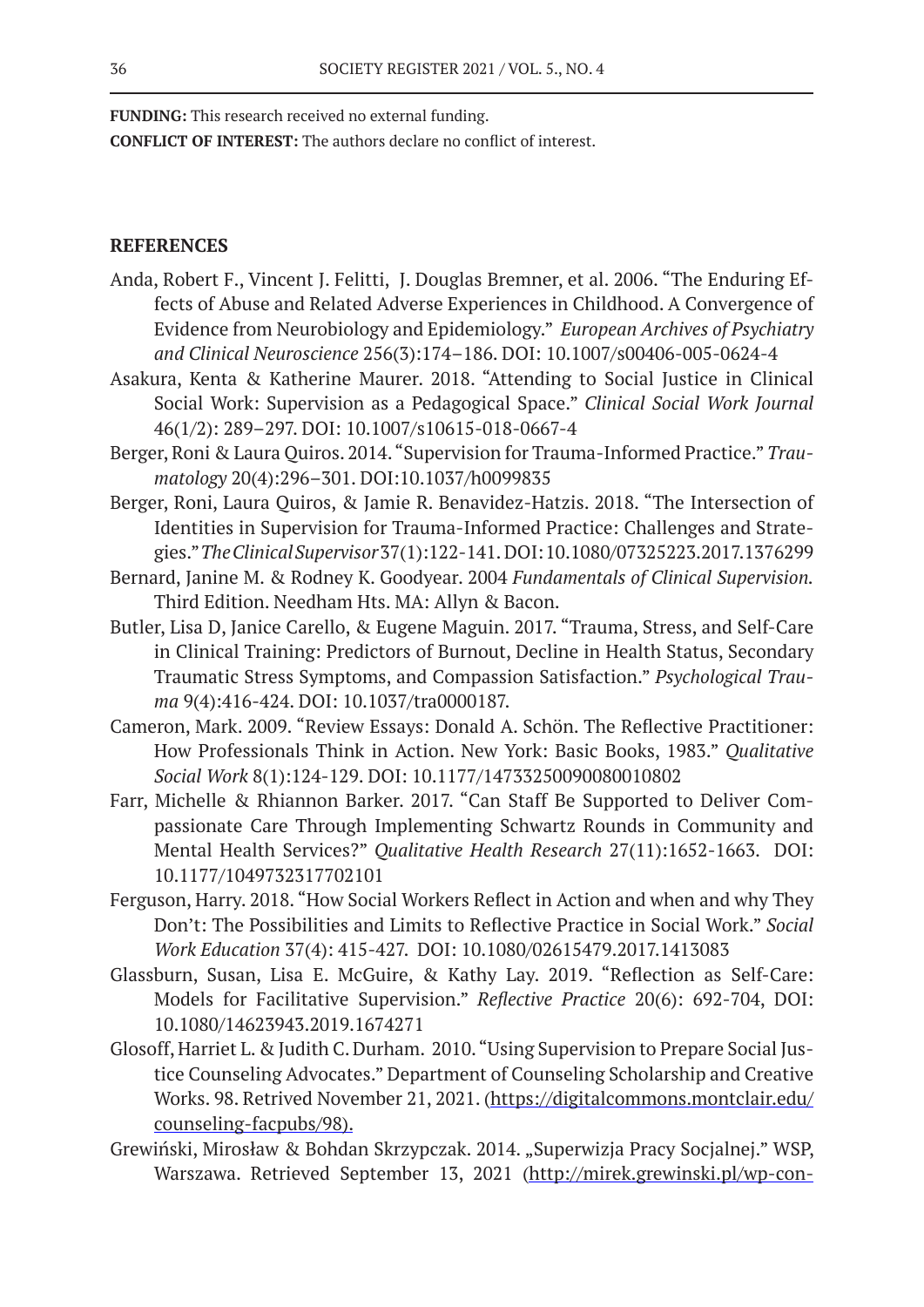tent/uploads/2014/10/Superwizja pracy socjalnej.pdf).

- Hair, Heather J. 2015. "Supervision Conversations about Social Justice and Social Work
- Practice." *Journal of Social Work* 15(4):349-370. DOI: 10.1177/1468017314539082 Health Federation of Philadelphia. 2018. *Multiplying Connections*. Retrieved September 13, 2021 (https://healthfederation.org/Connections).
- Holand, Agnieszka. 2021. "Elżbieta Podleśna Swoim Wielkim Sercem Ogarnia i Ludzi, i Zwierzęta." *Gazeta Wyborcza, Wysolkie Obcasy*, September 10. Retrived November 21, 2021 (https://www.wysokieobcasy.pl/wysokie-obcasy/7,100865,27654989,agnieszka-holland-elzbieta-podlesna-swoim-wielkim-sercem.html).
- Jones, Connie T. & Susan F. Branco. 2020. "Trauma-Informed Supervision: Clinical Supervision of Substance Use Disorder Counselors." *Journal of Addiction and Offender Counseling Issues* 41: 2-17.
- Kinman, Gail & Louise Grant. 2017. "Building Resilience in Early-Career Social Workers: Evaluating a Multi-Modal Intervention." *The British Journal of Social Work* 47(7): 1979–1998. DOI: 10.1093/bjsw/bcw164
- Knight, Carolyn. 2013. "Indirect Trauma: Implications for Self-Care, Supervision, the Organization, and the Academic Institution." *The Clinical Supervisor* 32(2): 224- 243. DOI: 10.1080/07325223.2013.850139
- Knight, Carolyn. 2018. "Trauma-Informed Supervision: Historical Antecedents, Current Practice, and Future Directions." *The Clinical Supervisor* 37(1): 7-37. DOI: 10.1080/07325223.2017.1413607
- Knight, Carolyn & DiAnne Borders. 2018. "Trauma-Informed Supervision: Core Components and Unique Dynamics in Varied Practice Contexts." *The Clinical Supervisor* 37(1): 1-6. DOI: 10.1080/07325223.2018.1440680
- Litwa-Janowska, Agnieszka. 2017. "Superwizja − Rola, Stan Obecny, Oczekiwania Środowiska." *Uzależnienia* 3(79): 27-31.
- Mapp, Susan, Jane McPherson, David Androff, & Shirley Gatenio Gabel. 2019. "Social Work is a Human Rights Profession." *Social Work* 64(3): 259–269.
- Marino, Reshelle C. 2011. *The influence of Specialization-Specific Supervision on School Counselors' Perceptions of Preparedness, Professional Identity, and Perceived Supervisor Effectiveness.* University of New Orleans Theses and Dissertations. 1413. Retrieved September 13, 2021 (https://scholarworks.uno.edu/td/1413).
- McLaughlin, Anne Marie. 2009. "Clinical Social Workers: Advocates For Social Justice." *Advances in Social Work* 10(1): 51-64. DOI: 10.18060/209
- Ministerstwo Rodziny i Polityki Społecznej. 2021. *Superwizja Pracy Socjalnej*. Retrived Nov. 21, 2021 (https://www.gov.pl/web/rodzina/superwizja-pracy-socjalnej).
- National Association of Social Workers. 2021. *Code of Ethics*, 2021 Revisions. Retrieved September 13, 2021 (https://www.socialworkers.org/LinkClick.aspx?fileticket=fxAeCrj2U6c%3D&portalid=0).
- O'Donoghue, Kieran, Peace W Y Ju, & Ming-sum Tsui. 2018. "Constructing an Evidence-Informed Social Work Supervision Model." *European Journal of Social Work* 21(3): 348-358. DOI: 10.1080/13691457.2017.1341387
- Perkowska-Klejman, Anna. 2012. "Refleksyjna Praktyka w Pracy Pedagoga Szkolnego." APS. *Ruch Pedagogiczny* 3:101-116.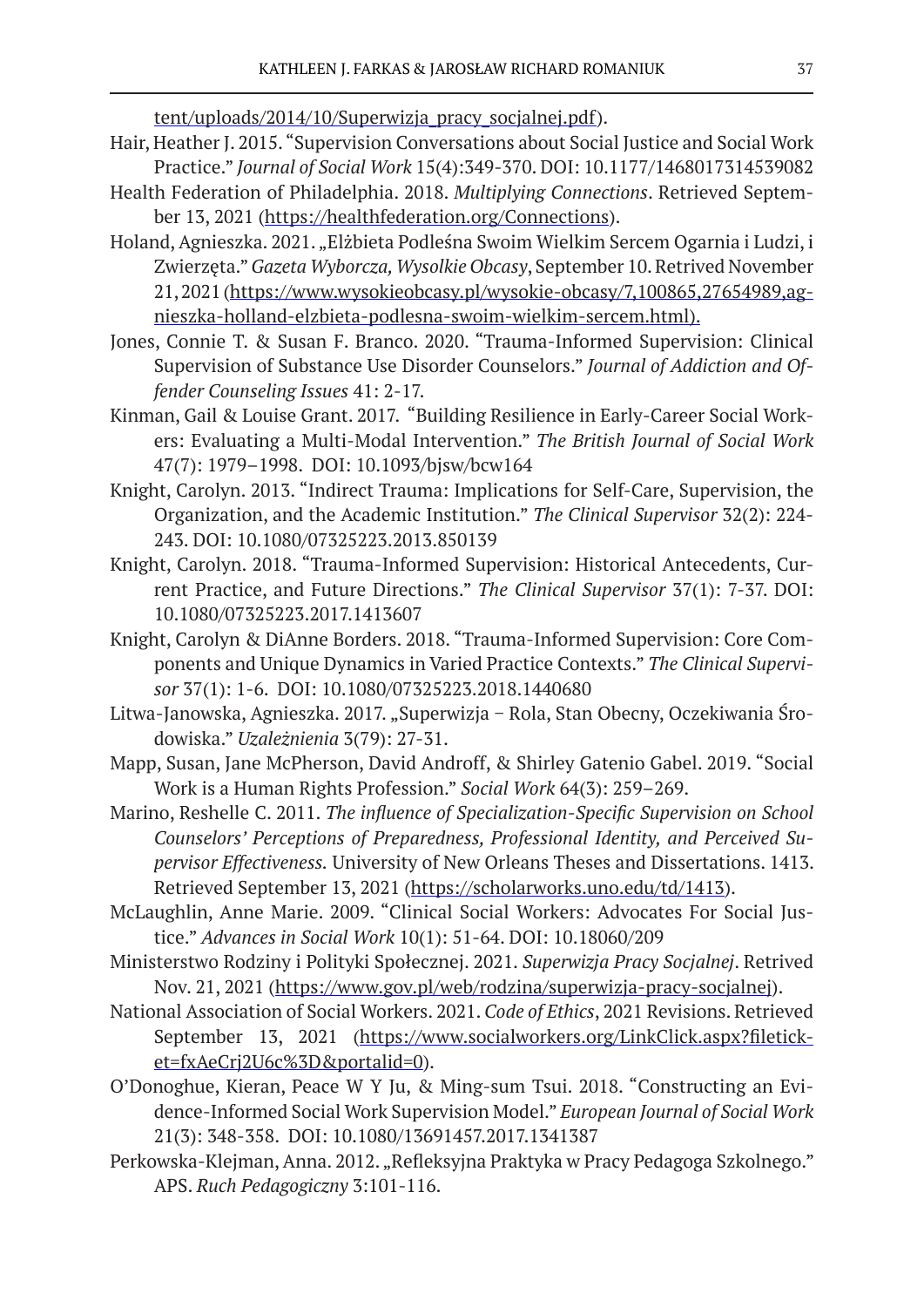- Podleśna, Elżbieta. 2020. "Przemoc dzieje się w ciszy." Dwutygodnik.com. October. Retrived July 25, 2021 (https://www.dwutygodnik.com/artykul/9173-przemocdzieje-sie-w-ciszy.html).
- Redakcja. 2021. "Elżbieta Podleśna: Hierarchowie Kościoła Katolickiego Mają Dziś Wpływ na Sądy w Polsce." NaTemat, Oct. 24. Retrived Nov. 21, 2021 (https:// natemat.pl/380291,elzbieta-podlesna-o-kosciele-i-prawach-kobiet-u-jacka-palasinskiego).
- Richards, Kelly, C. Estelle Campenni, & Janet Muse-Burke. 2010. "Self-Care and Well-Being in Mental Health Professionals: The Mediating Effects of Self-Awareness and Mindfulness." *Journal of Mental Health Counseling* 32(3):247–264. DOI: 10.17744/mehc.32.3.0n31v88304423806
- Romaniuk, Richard. 2013. "Senator Barbara Mikulski." Pp. 217-233 in *Kobiety w Pracy Socjalnej*, edited by A. Kotlarska-Michalska. Poznań: Wydawnictwo Naukowe UAM.
- Romaniuk, Jarosław R. 2021. "Superwizyjny Sherlock Holmes. Wywiad z Superwizorem Pracy Socjalnej w Obszarze Handlu Ludźmi." *Niebieska Linia* 2: 23-24.
- Romaniuk, Jarosław R. & Kathleen J. Farkas. 2021. "Terapia Zorientowana na Traumę w Placówkach Ochrony Zdrowia." *Lekarz Wojskowy* 99(4): 182–190.
- Sewell, Karen. 2018. "Illuminating Clinical Supervision-Past, Present and Future: An Interview with Dr. Lawrence Shulman." *Clinical Social Work Journal* 46: 374-377.
- Sondel, Beth, Hannah C. Baggett, & Alyssa H. Dunn. 2018. "For Millions of People, this is Real Trauma: A Pedagogy of Political Trauma in the Wake of the 2016 U.S. Presidential Election." *Teaching and Teacher Education* 70: 175–185. DOI: 10.1016/j.tate.2017.11.017
- Spector, Harlan. 2020. "Dr. Amy Acton Has Been Calming and Competent; The Vicious Attacks on Her Have Been Madness." *The Capitol Journal.* Retrieved September 13, 2021 (https://ohiocapitaljournal.com/2020/06/15/dr-amy-acton-has-beencalming-and-competent-the-vicious-attacks-on-her-have-been-madness/).
- Strauss Swanson, Charlotte & Dawn M. Szymanski, 2020. "From Pain to Power: An Exploration of Activism, The #Metoo Movement, and Healing from Sexual Assault Trauma." *Journal of Counseling Psychology* 67(6): 653–668. DOI: 10.1037/ cou0000429
- Substance Abuse and Mental Health Services Administration. 2014. "SAMHSA's Concept of Trauma and Guidance for a Trauma-Informed Approach." HHS Publication No. (SMA) 14-4884. Rockville, MD: Substance Abuse and Mental Health Services Administration.
- Sweeney, Angela & Danny Taggart. 2018. "(Mis)understanding Trauma-Informed Approaches in Mental Health." *Journal of Mental Health* 27(5): 383-387. DOI: 10.1080/09638237.2018.1520973
- Tarshis, Sarah & Stephanie L. Baird. 2019. "Addressing the Indirect Trauma of Social Work Students in Intimate Partner Violence (IPV) Field Placements: A Framework for Supervision." *Clinical Social Work Journal* 47: 90–102. DOI: 10.1007/ s10615-018-0678-1
- Timor-Shlevin Shachar, Orly Benjamin. 2021. "The Tension between Managerial and